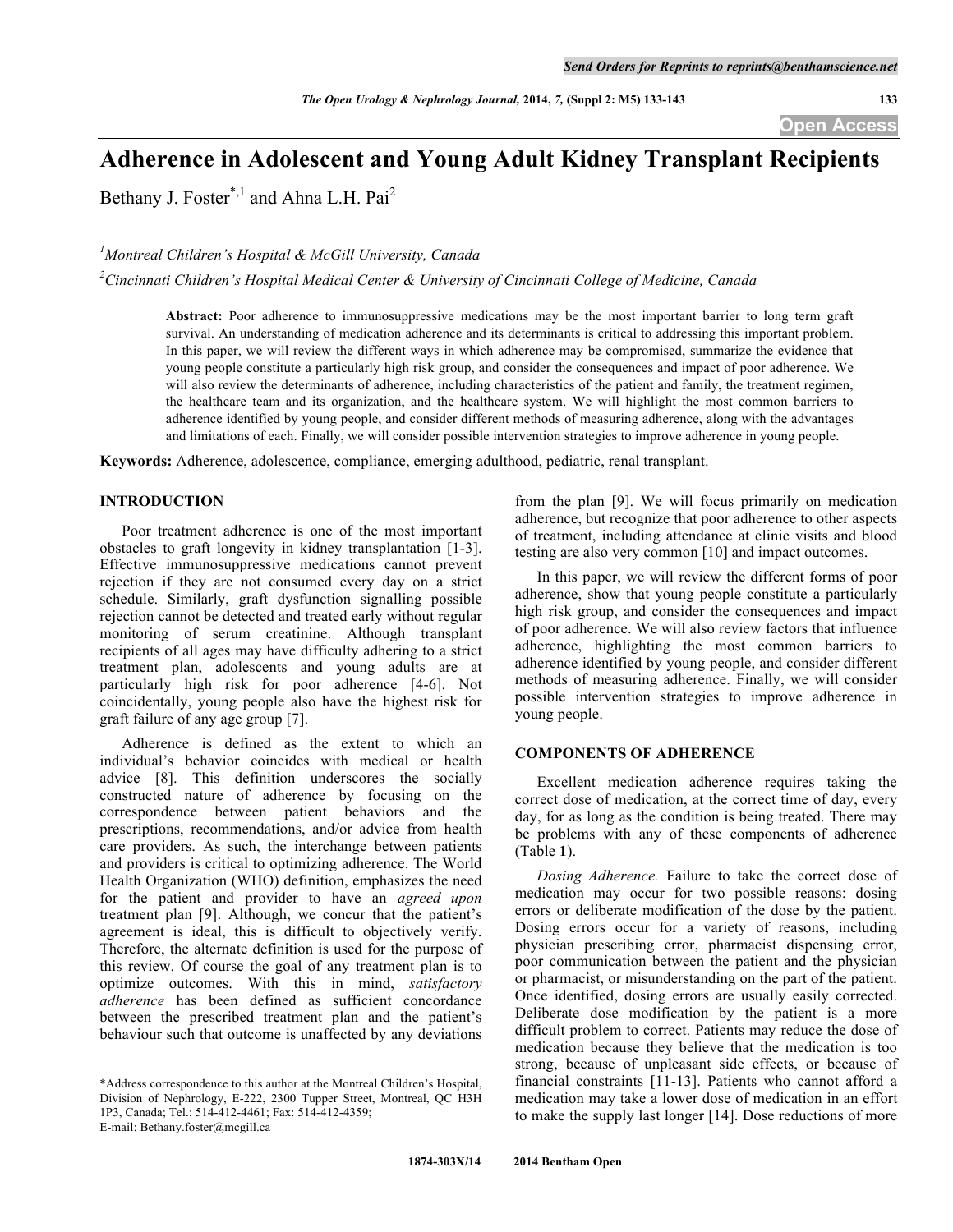than 50% were associated with a 70% higher risk of graft failure compared with no reduction [15]. A dose higher than prescribed may also be consumed in an effort to make up for prior missed doses. Determining appropriateness of dosing requires open communication between the treating team and the patient, with the treating team directly acknowledging with the patient that patients may sometimes modify their doses, and that they want to understand when and why the patient may have done this.

*Timing Adherence.* Taking medications on schedule is referred to as 'timing adherence'. Incorrect timing of medication doses is the most common form of poor adherence; 76% of kidney transplant recipients between 11 and 20 years old indicated they had taken medications at least 1 hour late at least once in the prior week [16]. Some 46% of 250 adult kidney recipients had adherence issues, with 28% of those who had taken medications more than 2 hours late reporting that this happened more than once per week [17]. The consequences of off-schedule dosing, in terms of graft outcomes, are unknown. However, even minor deviations from the prescribed medication schedule were associated with significantly higher late acute rejection rates in heart [18] and kidney [19, 20] transplant recipients. It is unrealistic to expect that patients will always take their medications at exactly the same times every day. Most healthcare professionals are willing to accept a window of 1- 2 hours around the expected dosing time [21, 22]. It is important, however, that physicians, nurses and pharmacists discuss the intended dosing schedule with transplant recipients and agree upon set dosing times. This approach will emphasize the importance of correct dose timing.

*Taking Adherence*. The proportion of prescribed doses of medication that are taken each day is referred to as 'taking adherence' [23]. In a study of 33 kidney transplant recipients 11-20 years old, 27% reported missing at least one dose of medication within the prior week [16]. Poor taking adherence has been linked to higher acute rejection and graft failure rates [20, 24]. Like with timing adherence, there is no known safe level of taking adherence. More risky still than occasional missed doses are 'drug holidays', defined as missing  $\geq 2$  consecutive doses [20, 23]. Again, it is important that patients be made to feel comfortable disclosing missed doses of medications to the treating team to accurately inform clinical decision-making.

*Persistence*. Appropriate dosing, timing, and taking adherence are all examples of *implementation* or *execution* of the recommended treatment regimen [21, 22]. Continuing the medication regimen for as long as the condition being treated is present constitutes *persistence* [25]. Perhaps not surprisingly, complete discontinuation of immunosuppressive medications by transplant patients is not very common. Most studies showed persistence with immunosuppressive medications over the period of observation. However, discontinuation of study drug at 6 months after randomization was reported in 18.5% of patients taking once daily tacrolimus and 28% of patients taking twice daily tacrolimus in a trial of once daily versus twice daily tacrolimus dosing [21]. Discontinuation of medication was associated with an 8.3 times higher risk of graft failure among patients recorded in the USRDS covered under Medicare [15].

Multiple methods of assessing adherence should be used whenever feasible for optimal assessment of adherence in clinical and research settings as well as the advancement of scientific understanding of adherence.

# **ADHERENCE AMONG YOUNG TRANSPLANT RECIPIENTS**

Adolescents and young adults with a broad range of chronic conditions, including diabetes, rheumatologic disorders, and organ transplantation have been shown to have poorer adherence to both medication and to general care (e.g., clinic appointments, routine blood monitoring) compared with other age groups [26-30]. This deterioration in adherence is likely related to the increasing independence afforded young people as they mature, with less time spent under direct adult supervision, and increasing responsibility placed on the young person for tasks related to medication taking and overall management of their condition [31-34].

Many prior studies of medication adherence in pediatric transplant recipients classified patients as either adherent or non-adherent. Different studies used different methods of measuring adherence, and slightly different definitions of non-adherence. In a systematic review of studies of immunosuppressive medication adherence, Dobbels estimated the prevalence of non-adherence at 30.7% overall [5]. When patient age was taken into account, the prevalence of non-adherence was estimated at 43.2% among adolescents  $( \geq 10$  years old), compared with 22.4% among younger children or a mixed younger and adolescent population. Dew and colleagues also found older age to be associated with poorer adherence in a meta-analysis of studies examining medical regimen adherence among pediatric solid organ transplant recipients, with non-adherence rates three times higher in adolescents than in younger children [4].

Although adolescents have shown a higher risk of poor adherence than younger children in the majority of studies, this finding is not universal. An American study of pediatric kidney transplant recipients found greater adherence, as measured using Medicare prescription claims data, among older patients than among younger ones [24]. This finding may have been influenced by the very select sample of eligible patients (only 22% of pediatric kidney transplant recipients are insured by Medicare) and/or by the method used to assess adherence. Compared with older kidney transplant recipients, those under 24 years old had a higher prevalence of poor adherence and a lower prevalence of high adherence in one U.S. study [6]; in another study the risk of poor adherence 12 months post-transplant was 1.7 times higher among those 0-18 years and 1.6 times higher in those 19-24 years than among those 25-44 years old [15]. The evidence overall suggests that adolescents and young adults have the highest risk of poor adherence of any age group. This is also corroborated by clinical experience, and by the strong association between adolescent age and poorer graft outcomes [7, 35]. Graft failure rates begin to rise at about 11 years of age, peak in the interval between 17 and 24 years, and decrease thereafter [7]. As illustrated in Fig. (**1**), the age at which graft failure rates are highest corresponds with the period during which adherence is likely poorest.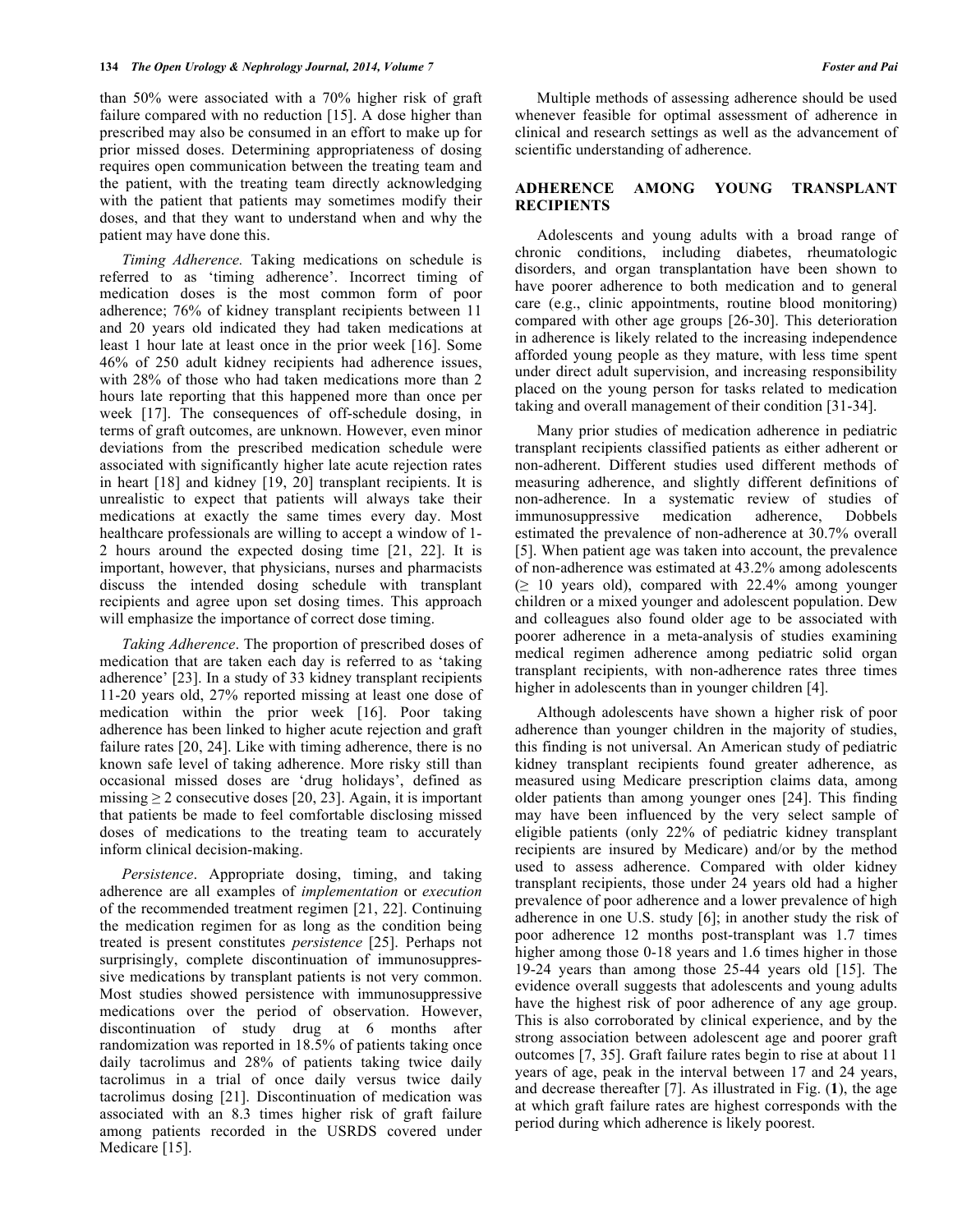

**Fig. (1).** Crude age-specific death-censored graft failure rates (failures per 100 person-years) in each 1-year age interval are shown with 95% confidence intervals for kidney transplant recipients with at least 1 year of graft function (reproduced from [7]).

There is little information on how adherence behaviour prior to transplantation is used to assess transplant readiness or to identify patients at higher risk for poor adherence posttransplant. A recent survey of centers with membership in the United Network for Organ Sharing (response rate 44%) found that only about half of respondents assessed adherence in any way before listing for transplant, and 94% used no formal questionnaire to assess medication adherence prior to listing [36]. The ability of medication adherence during dialysis to predict adherence behaviour post-transplant is also unknown. This may be particularly challenging in children and adolescents, whose behaviour is likely to change over time. More research is needed in this area.

# **CONSEQUENCES AND IMPACT OF POOR ADHERENCE**

Numerous studies showed a strong association between poor adherence and adverse graft and patient outcomes. Among pediatric kidney transplant recipients for whom adherence was assessed using Medicare prescription claims, each 10% decrement in adherence was associated with an 8% higher hazard of graft failure [24]. Poor adherence was also associated with higher hospitalization and mortality rates in pediatric kidney transplant recipients [37]. There is growing evidence that poor medication adherence may be the most important mediator of late acute rejection and graft failure - especially among young people [2, 3, 5, 19, 38, 39]. Antibody-mediated rejection is increasingly recognized as a major cause of graft failure among those whose grafts have survived for at least one year [3]. Sellarés and colleagues hypothesized that chronic poor adherence leads to donorspecific antibody formation and subsequent antibodymediated rejection - with a high risk of failure. In an

observational study of 315 adult kidney transplant recipients, 60 experienced graft failure, of whom 47% had antibodymediated rejection on their last biopsy. The medical records contained concerns about poor adherence ten times more frequently among those whose grafts failed (32%) than among those whose grafts did not fail (3%) [3]. Another study of 628 adult kidney transplant recipients found that 48% of graft failures (death censored) that occurred  $\geq 2$ years post-transplant could be attributed to poor adherence [2]. Of the 37 patients with evidence of poor adherence, 78% subsequently experienced graft failure, compared with only 7.8% of the 591 with good adherence. Younger age was significantly associated with a higher risk of graft failure due to poor adherence; among those < 50 years old at transplant, 2/3 of death censored graft failures were due to poor adherence [2].

Not all studies have shown a significant association between adherence and graft outcomes. A study of 243 adult kidney transplant recipients, in which adherence to a single immunosuppressive medication was monitored electronically during the first 6 months post-transplant, found no association between adherence and any of acute rejection, decline in glomerular filtration rate, or graft survival [40]. The authors hypothesized that sustained effects of immunosuppression induction agents may have protected patients from poor adherence during the study period. In addition, relatively good adherence in the period immediately following transplantation, large variability in causes of graft failure in this interval, and relatively low acute rejection rates may all have contributed to this finding. Another study of 121 prevalent adult kidney transplant recipients in whom adherence to a single immunosuppressive medication was monitored electronically for 12 months also found no association between adherence and any of acute rejection, decline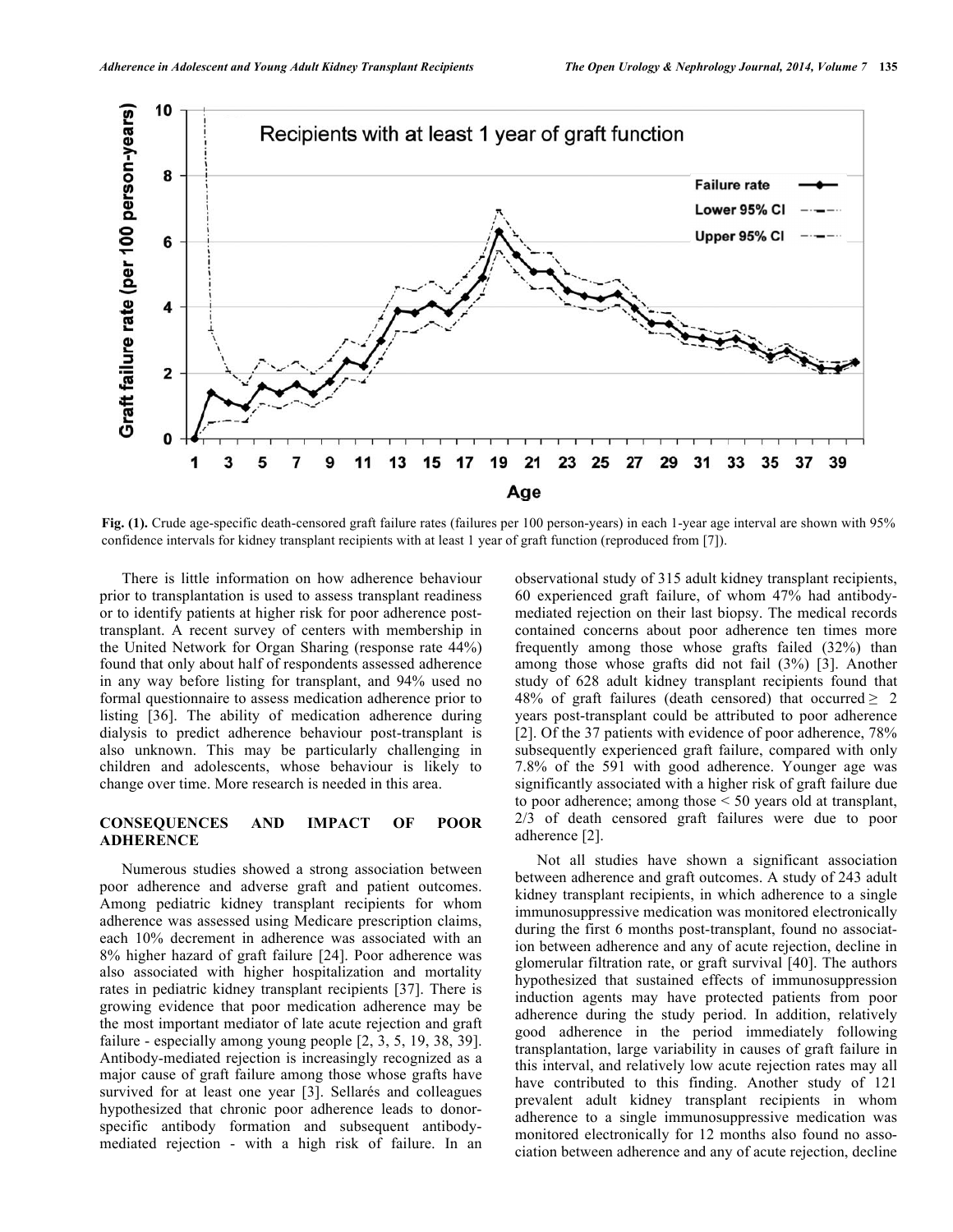in glomerular filtration rate, or graft loss [22]. However, poor outcomes were extremely uncommon in this cohort, suggesting that the study may have been underpowered to detect such associations.

Most agree that poor immunosuppression adherence is a major risk factor for graft failure. Graft failure has profound implications for both quality of life and patient longevity. Quality of life is significantly poorer for patients treated with dialysis than for those with a functioning transplant [41, 42]. Pediatric renal transplant recipients who returned to dialysis therapy following graft failure had a 4.4 times higher mortality rate than those who maintained graft function [43]. Individuals who lose a renal graft are not assured of receiving another; organ shortages and potential antibody sensitization related to the failed graft substantially limit opportunities for repeat transplantation.

In addition to the medical and quality of life costs associated with non-adherence, there are also substantial economic costs. The median annual cost per patient with graft function was estimated at \$16 844, compared with \$82 765 in the year of graft failure and \$70 581 per year during dialysis therapy [44]. Another study estimated that persistent poor adherence is associated with a \$12 840 increase in individual 3-year medical costs [6].

# **DETERMINANTS OF ADHERENCE**

Fig. (**2**) illustrates the factors proposed by the World Health Organization (WHO) to determine treatment adherence [42]. These include patient-related factors (e.g. health beliefs, self-efficacy, knowledge, and perceived barriers to adherence), social and economic factors (e.g., family functioning, social supports, and medication costs), therapy-related factors (e.g., treatment side effects, duration of treatment, and regimen complexity), condition-related factors (e.g. symptoms, comorbidities, psychiatric conditions), and health care system-related and health care team-related factors [45]. Table **2** summarizes how the factors identified by the WHO fit into the framework proposed by Berben *et al*. to conceptualize the determinants of adherence at different "levels" [46]. Berben's framework

| Table 2. | Determinants of adherence. |  |
|----------|----------------------------|--|
|          |                            |  |

emphasizes the fact that an individual patient's adherence is influenced not only by factors unique to that particular patient, but by the patient's interactions with those around him or her, and by the environment in which he or she is living. This framework includes patient-level (WHO patient- , condition-, and therapy-related factors), "micro"-level (social factors and interactions with the care team), "meso" level (organization and expertise of the healthcare team and care processes), and "macro"-level (high-level healthcare systems factors, including care and medication cost coverage, and overall care environment) factors. When considering ways of improving adherence, clinicians often focus on what the patient must do; this framework helps highlight the things clinicians, and the healthcare system at large, may do to help support better adherence.

|  | Table 1. | Components of adherence. |
|--|----------|--------------------------|
|--|----------|--------------------------|

| Component                    |        |   | <b>Potential Problems</b>                                        |
|------------------------------|--------|---|------------------------------------------------------------------|
| Persistence                  |        |   | Discontinuing medication                                         |
|                              | Taking |   | Missing doses intermittently or<br>consistently<br>Drug holidays |
| Implementation/<br>Execution | Timing | ٠ | Off-schedule dosing intermittently or<br>consistently            |
|                              | Dosing |   | Dosing errors<br>Deliberate under- or over-dosing                |

*Macro-level/Financial factors:* International comparisons of adherence and graft outcomes may shed some light on the impact of heath care systems factors on adherence. A metaanalysis comparing European with American kidney transplant recipients found significantly poorer adherence among American patients [47]. The inability of some patients to pay for medications may have an important effect on adherence. In a survey of 254 American kidney transplant programs, 87% of adult programs and 67% of pediatric programs indicated that patients frequently contacted them with concerns about the high cost of immunosuppressive medications, and 75% of adult and 56% of pediatric

| Level            | Factor                | <b>Examples</b>                                                                                                            |  |
|------------------|-----------------------|----------------------------------------------------------------------------------------------------------------------------|--|
| Sociodemographic |                       | Sex, age, race, socioeconomic status                                                                                       |  |
| Patient          | Individual            | Health beliefs, self-efficacy, condition and treatment knowledge, perceived barriers to adherence                          |  |
|                  | Condition-related     | Nature of condition being treated, symptoms, comorbidities, psychiatric conditions                                         |  |
|                  | Treatment related     | Taste of medication, treatment side effects, duration of treatment, regimen complexity, number of doses per day            |  |
| Social<br>Micro  |                       | Family structure, family functioning, social supports, economic factors                                                    |  |
|                  | Care team             | Quality of interactions with healthcare team, trust in care providers                                                      |  |
|                  | Care organization     | Accessibility to care and to care providers                                                                                |  |
| Meso             | Care team composition | Expertise of individuals on care team; inclusion of pharmacists, psychologists, nurses, physicians, surgeons               |  |
|                  | Care processes        | Methods of communication with care team; language barriers; clinic structure; frequency of visits; frequency of monitoring |  |
| Macro            | Insurance             | Medication and care coverage                                                                                               |  |
|                  | Healthcare system     | General 'culture' of care; organization of healthcare                                                                      |  |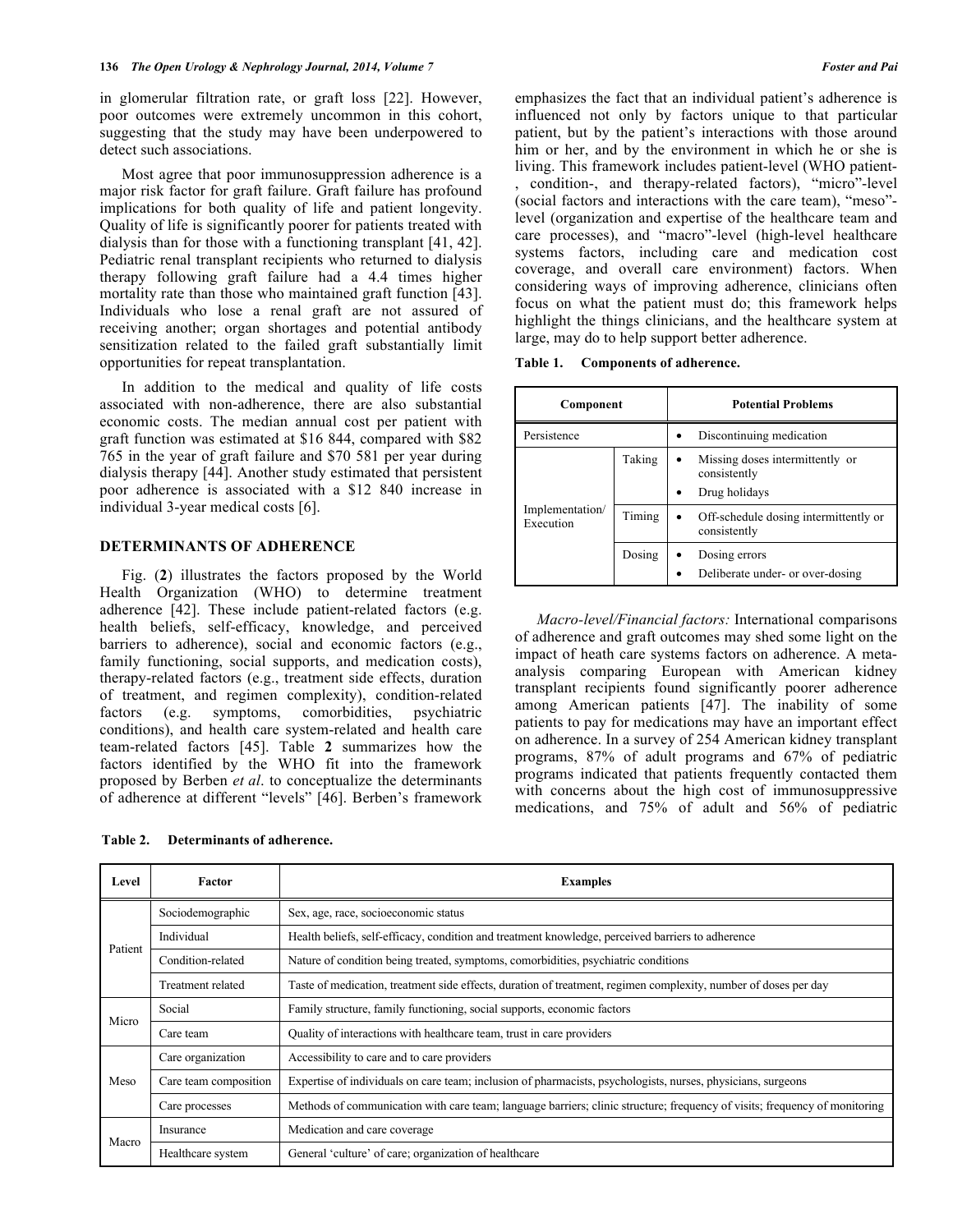

**Fig. (2).** Interacting factors influencing treatment adherence as identified by the World Health Organization (reproduced from [45]).

programs indicated that  $> 20\%$  of their patients had trouble paying for their medications [13]. Furthermore, 43% of programs reported that > 10% patients do not take their medications as prescribed due to inability to pay for them. Some patients admit to reducing their doses to allow a prescription to last longer [14]. Inability to pay for medications appears to be more common among adults than children, likely due to additional options for medication cost coverage available to children. Loss of insurance coverage may be a contributing factor to the lower levels of adherence seen among young adults [48].

*Meso-level factors:* The role of healthcare processes and structures in adherence is just beginning to be explored. There is some evidence that adult-oriented healthcare processes may be poorly matched to the developmental needs of adolescents and young adults, contributing to poorer adherence in this group. There was a 2-fold increased risk of graft failure during the period following transfer of Canadian pediatric kidney transplant recipients to adult care [49]. In a study of American pediatric kidney transplant recipients, the negative effect of transfer depended on age at transfer: individuals transferred at < 21 years old had a 57% higher risk of graft failure than individuals of the same age who had been transferred at  $\geq$  21 years old [50]. Transfer results not only in a change in care provider, but usually involves a major change in the care philosophy, practices, and resource availability. There are several important differences between the pediatric and adult care environments. Autonomy is expected in the adult care context, with emphasis being placed on the responsibility of the patient for their own health. In contrast, a more familycentered and paternalistic approach is common in the

pediatric setting. In addition, the volume of patients per care provider is typically substantially higher in the adult versus pediatric care setting, resulting in less availability of adult care providers [51, 52].

*Micro-level factors:* Whereas social support has not been consistently identified as a significant determinant of adherence among adults [11, 22], lack of parental supervision and support, poor parent-patient communication, and poor family functioning have been identified as barriers to adherence among children and adolescents [4, 5, 51]. Family efficacy, defined as the family's ability to accomplish tasks needed to function, was associated with fewer perceived barriers to adherence [53]. Poor communication between the patient and the physician has also been shown to have a negative impact on adherence [54].

*Patient-level factors:* When considering patient-level determinants of adherence, it should be recognized that poorly adherent patients will each have a different combination of reasons for their poor adherence. Most poor adherence is 'unintentional' [14], and believed to be related to inadequate organizational skills and/or problem-solving abilities, or to complexity of the medical regimen. Forgetting was the most commonly stated reason for missing medications (56%) in one study of adolescent renal transplant recipients [30], and the second most common (29%), after organizational problems (58%) in another study [55]. Breaches in adherence were most common when people were outside their normal routines [12, 14]. Evening doses were missed or late more frequently than morning doses [21, 22]. Other modifiable risk factors for poor adherence in adolescents with transplants include poor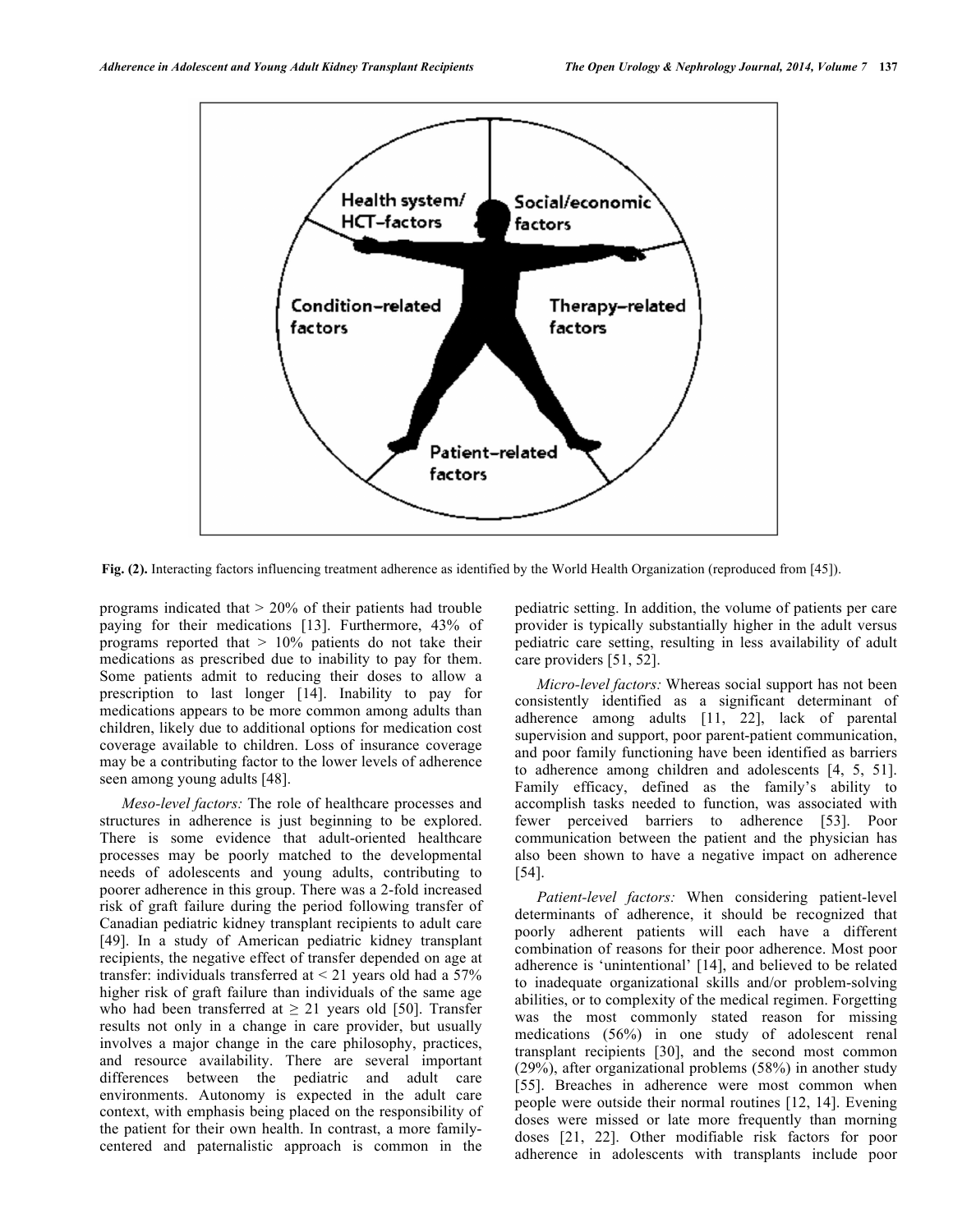medication and disease knowledge and lack of a pillbox [4, 5, 9, 30, 51, 56]. Depression has not been consistently identified as a significant determinant of adherence [11, 57]. Interestingly, higher levels of anxiety were associated with better adherence among pediatric kidney and liver transplant recipients [57]. Self-efficacy, defined as a sense of control over one's environment and behaviour, has a positive influence on adherence, and was estimated to explain 9% of the variability in adherence in a study of 121 adult kidney transplant recipients [22].

Intentional poor adherence frequently relates to health beliefs, and may be more difficult to change. The Health Belief model suggests that people adhere to a treatment if they (i) perceive that they are susceptible to disease, (ii) believe that the disease has serious consequences, and (iii) believe that the benefits of taking action outweigh the costs associated with action and the barriers to taking action [11]. A survey of 558 adult kidney transplant recipients found that patients with good adherence had a stronger belief in the necessity of immunosuppressive medications than those with poorer adherence [11]. A study of kidney transplant recipients 11-20 years of age examined patients' perceptions of adversity associated with transplantation, hypothesizing that greater perceived adversity may tip the cost-benefit equation, favouring poor adherence. They found that those who received a transplant at  $\geq 16$  years of age and those who had not experienced an interval of dialysis before transplantation perceived greater adversity with transplantation; however, there was no significant association between perceived adversity and adherence [16]. Among adolescents, poor adherence may reflect attempts to 'be normal' - though this represents less than 5% of reasons given for poor adherence [55].

Factors related to treatment may also influence adherence. Complexity of the medication regimen, multiple doses per day, and multiple pills per dose have all been identified as barriers to good adherence [5, 30, 58]. Some comparisons of the once-daily with the twice daily formulation of tacrolimus, including in a randomized trial [21], found greater satisfaction [59] and superior adherence with the once-daily formulation [21, 60, 61]. However, the proportion of patients who missed medication for at least one full day (i.e. a single dose for those on once-daily dosing or 2 consecutive doses for those on twice-daily dosing) was higher (62%) among those on once-daily dosing than for those on twice-daily dosing (40%). The consequences of missing a dose may be more serious with single daily dosing in terms of total drug exposure [62]. Furthermore, other studies found no difference in adherence between those taking once daily versus twice daily tacrolimus [62, 63].

Levels of adherence are also dynamic over time; it is common for adherence to decrease as time since transplant increases. Two studies of adult kidney transplant recipients found significant declines in adherence over time [20, 64]. However, the independent effect of time since transplant is more difficult to assess in pediatric recipients, who are also moving into adolescence and young adulthood concurrently with increasing time since transplant.

### **METHODS OF MEASURING ADHERENCE**

There is no perfect method of measuring medication adherence. Each method has advantages and disadvantage. Methods of measuring adherence, summarized in Table **3**, can be divided into 'direct' and 'indirect' methods.

*Direct Methods:* Direct methods of measuring adherence include direct observation of medication taking - which is clearly impractical outside a hospital setting - and blood drug levels. Single trough levels of the immunosuppressive medications tacrolimus, cyclosporine, mycophenolate, and sirolimus that are low or undetectable may provide evidence of very recent poor adherence, but provide no information about adherence patterns over longer periods. Variability in trough levels of tacrolimus, as quantified by the standard deviation, is gaining popularity as a direct method of quantifying adherence among transplant recipients. High tacrolimus level standard deviation, which reflects erratic dosing, was strongly associated with number of acute rejections in adolescent liver transplant recipients [65], and decreased following an adherence-promoting intervention [66, 67]. A study of 144 heart, liver, kidney, and lung transplant recipients 8 to 18 years old found higher tacrolimus level standard deviations to be associated with a significantly higher risk of late acute rejection, and each 1 unit higher standard deviation of tacrolimus levels to be associated with a 1.58 times higher risk for graft loss [68]. Graft survival was better when the standard deviation was  $< 2.0$ .

It has been suggested that the coefficient of variation may provide a better measure of variability in tacrolimus levels than standard deviation since higher standard deviation may reflect higher absolute levels of tacrolimus [69]. A study of 46 kidney transplant recipients < 22 years old found that a coefficient of variation of tacrolimus levels greater than 41% was associated with a higher risk of rejection (odds ratio 9.7, p=0.005). Some have suggested that it may be more appropriate to consider the proportion of tacrolimus trough levels outside the target range, or the mean deviation from target [70] rather than the standard deviation. This suggestion stems from the fact that target tacrolimus trough levels may change over time; if the dose is modified to reach a new target, and the level changes accordingly, the standard deviation will increase even in the face of excellent adherence.

There is some early evidence that standard deviation of sirolimus trough levels is also a reasonably good marker of adherence [71]. A composite of variability in tacrolimus or sirolimus trough levels and self-report, such as the 'system for integrated adherence monitoring' may also provide adherence information [71]. Unfortunately, the variability in the levels of other immunosuppressive medications are less useful. Variability in cyclosporin levels reflects adherence poorly [72]. Mycophenolic acid levels and azathioprine metabolites are not routinely monitored, and have not been studied. Although tracers may be added to medications in the research setting to provide a means of monitoring adherence directly, this is expensive and impractical for clinical purposes [73].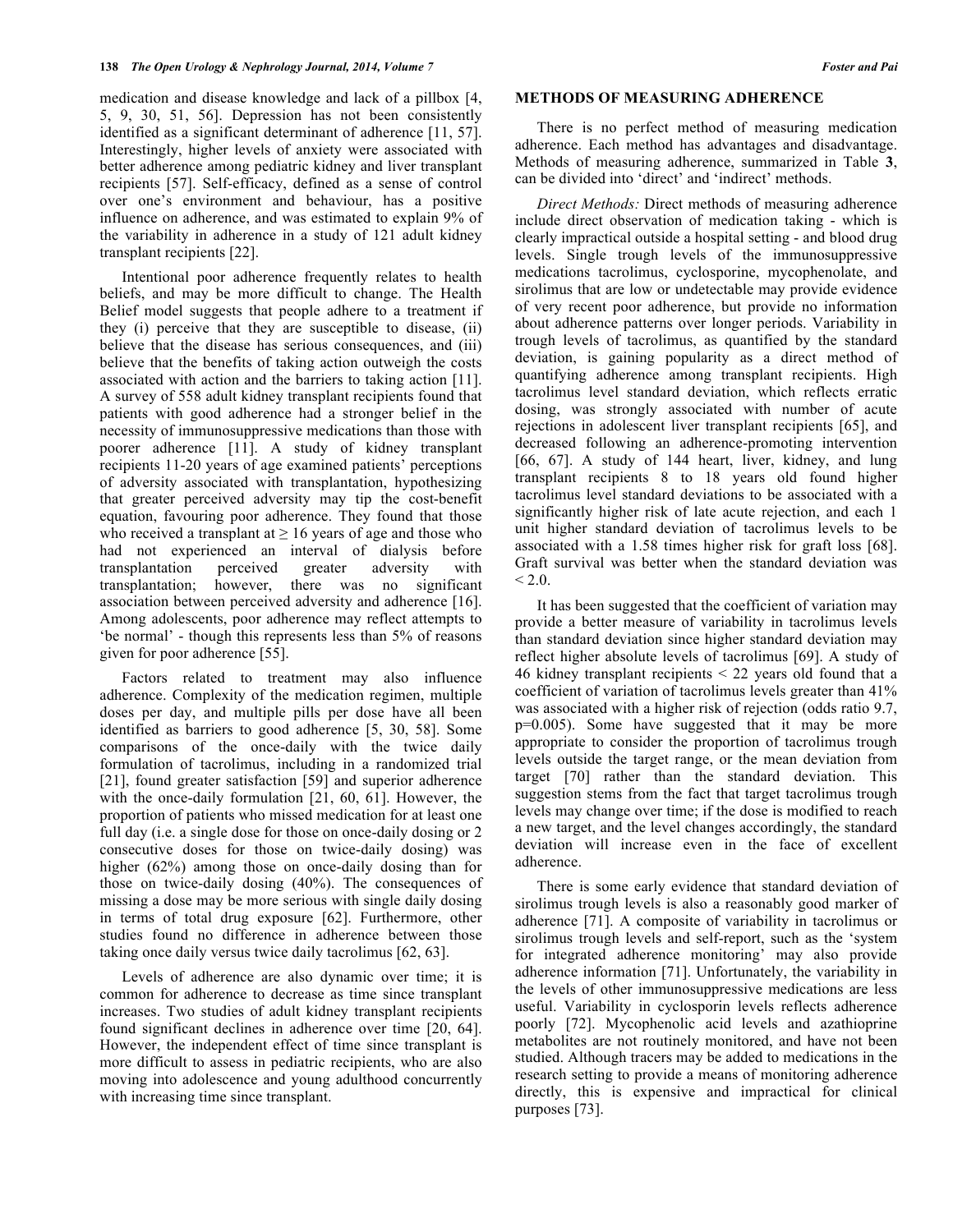| Table 3. | Methods of measuring adherence. |  |
|----------|---------------------------------|--|
|          |                                 |  |

| <b>Method</b>            |                                                                                                                                                                                     | <b>Advantages</b>                                                                                                                                                                                                                                       | <b>Disadvantages</b>                                                                                                                                                                                                                                                       |
|--------------------------|-------------------------------------------------------------------------------------------------------------------------------------------------------------------------------------|---------------------------------------------------------------------------------------------------------------------------------------------------------------------------------------------------------------------------------------------------------|----------------------------------------------------------------------------------------------------------------------------------------------------------------------------------------------------------------------------------------------------------------------------|
| <b>Direct</b>            |                                                                                                                                                                                     |                                                                                                                                                                                                                                                         |                                                                                                                                                                                                                                                                            |
| Observation              | Medication consumed under direct<br>observation                                                                                                                                     | Very accurate                                                                                                                                                                                                                                           | Impractical                                                                                                                                                                                                                                                                |
| Drug levels              | Measure serum trough levels                                                                                                                                                         | Objective measure                                                                                                                                                                                                                                       | Only provides information on very recent<br>adherence                                                                                                                                                                                                                      |
|                          | Calculate variability in tacrolimus<br>trough levels (standard deviation or<br>coefficient of variation)                                                                            | Objective measure; easily obtained,<br>relatively inexpensive                                                                                                                                                                                           | Need multiple levels to calculate variability;<br>changing target levels will increased<br>variability even if adherence is good;<br>alternative reasons for variable levels; not<br>useful for all types of medications                                                   |
| Biomarkers/tracers       | Measureable tracer consumed with drug                                                                                                                                               | Objective measure                                                                                                                                                                                                                                       | Expensive, impractical                                                                                                                                                                                                                                                     |
| <b>Indirect</b>          |                                                                                                                                                                                     |                                                                                                                                                                                                                                                         |                                                                                                                                                                                                                                                                            |
| Electronic<br>monitoring | Electronic pill bottle cap records<br>opening of a bottle for a single<br>medication                                                                                                | Portable, easy to use, provides<br>information on both taking and<br>timing; provides information about<br>each dose so can see changes over<br>time                                                                                                    | Assumes medication is consumed when<br>bottle is opened; unattractive to people who<br>use a multi-dose pillbox; requires adherence<br>to use of the device; requires user to<br>download data; relatively expensive; requires<br>expertise in using and interpreting data |
|                          | Multi-dose electronic pillbox (available<br>with real-time web-based data storage)<br>records opening of compartment where<br>pills are stored                                      | Easy to use, provides information on<br>both taking and timing; provides<br>information about each dose so can<br>see changes over time; data stored<br>securely on internet in real-time; can<br>be used to provide dose reminders<br>only when needed | Assumes medication is consumed when<br>compartment is opened; not very portable;<br>requires adherence to use of the device;<br>relatively expensive; loss of internet<br>connection results in loss of data; requires<br>expertise in using and interpreting data         |
| Pill counts              | Patient brings pill supply to have pills<br>counted and number remaining<br>compared with number expected to be<br>remaining if adherence was perfect.<br>based on number dispensed | Simple, relatively inexpensive                                                                                                                                                                                                                          | Requires patients to bring pills for counting.<br>provides no information about timing of<br>missed doses or about times of day that<br>medications are taken                                                                                                              |
| Pharmacy records         | Compare number of pills dispensed over<br>a given interval with number expected<br>to be consumed within that interval                                                              | Simple, relatively inexpensive                                                                                                                                                                                                                          | Estimates may be compromised by pill<br>'stockpiles' at patients' homes; if patient uses<br>more than one pharmacy, may miss refills;<br>provides no information about timing of<br>missed doses or about times of day that<br>medications are taken                       |
| Self-report              | Various self-report tools may be used<br>with different time windows                                                                                                                | Simple, inexpensive                                                                                                                                                                                                                                     | Poor recall; overestimates adherence; the<br>most accurate reporting is only for brief time<br>windows                                                                                                                                                                     |
| Collateral report        | Report of parents, other caregivers,<br>members of care team                                                                                                                        | Simple, inexpensive                                                                                                                                                                                                                                     | Poor recall; biased reporting; may correlate<br>poorly with other methods                                                                                                                                                                                                  |

*Indirect methods:* Electronic monitoring is considered an indirect method, and makes the assumption that the medication is consumed every time the electronic device is opened. Medications may be monitored using a bottle with an electronic cap that records a date and time 'stamp' each time the bottle is opened (such as the Medication Event Monitoring System, MEMS) or using a multidose electronic pillbox such as the Vaica Simplemed device. Bottle devices have the advantage of being portable, but may be unacceptable to people who use a multidose pillbox to organize their medications [73], and require the user to bring the cap to the center for reading, or at least place it on a reader at home. Multidose electronic pillboxes are not very portable, and may depend on a reliable internet connection. However, they have several advantages, including real time storage of adherence data on a web-based system requiring no action on the part of the user, providing an organizational

system that may itself promote adherence, and the option of providing reminders to users only if the device is not opened on time. All electronic monitors provide rich adherence information, allowing tracking of patterns of missed and late doses, and changes in adherence over time.

Pill counts are fairly simple, but require patients to bring pills for counting, and provide no information about the timing of missed doses or about times of day that medications are taken. Counts also assume that missing pills have been consumed. Pharmacy records can be used to estimate the number of pills consumed, knowing timing of refills and amount of medication dispensed at each refill. A significant limitation of pharmacy refill records is that patients may have 'stockpiles' of medication at home, left over after dose changes, making it difficult to accurately determine the amount of medication consumed.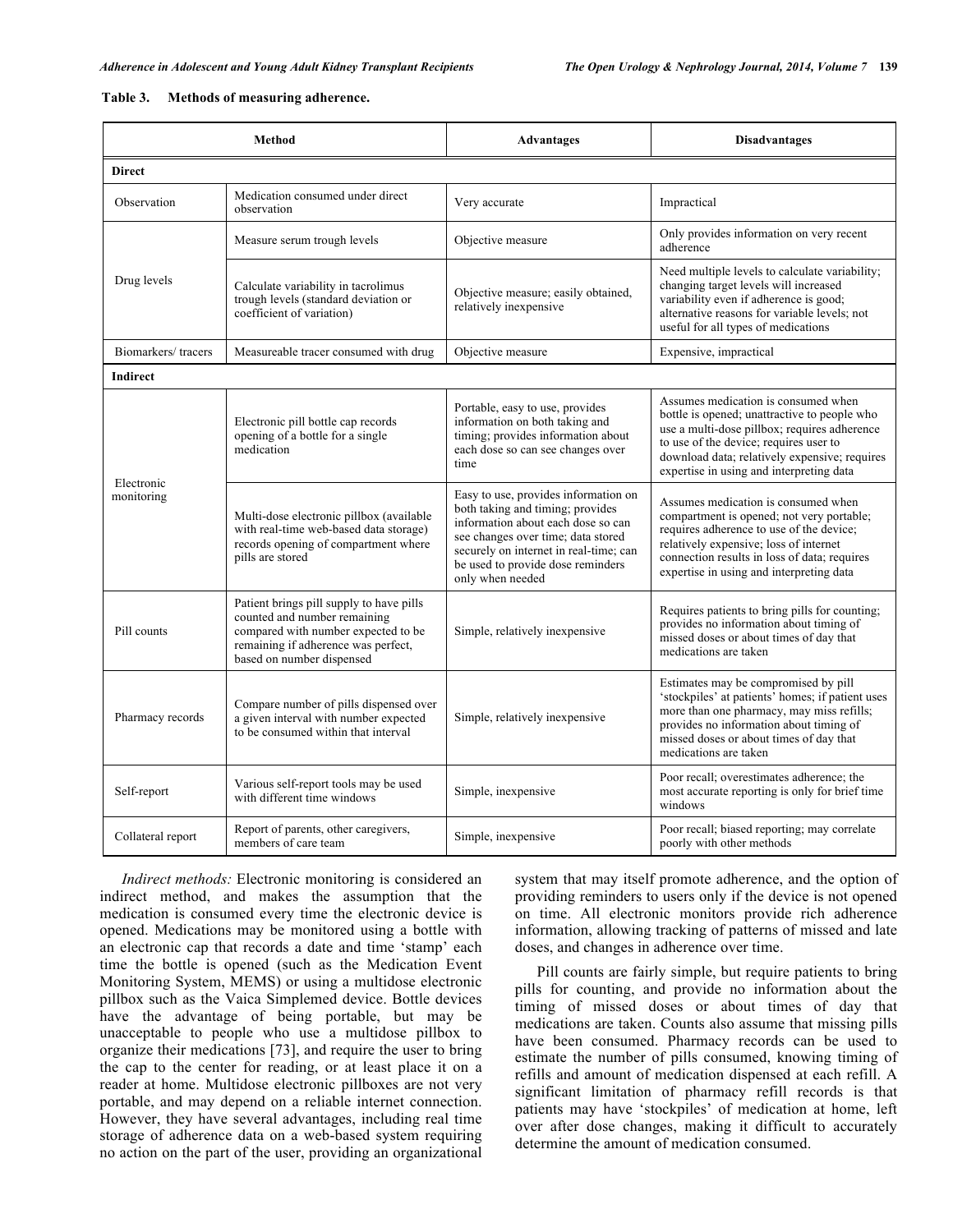A variety of tools exist to capture adherence by selfreport. In general self-report tends to overestimate adherence. However, self-report does have moderate correlation with other methods, such as electronic monitoring [70]. The accuracy of self-report can be improved by remaining neutral and non-judgmental when questioning, and by limiting recall of adherence to a relatively short time period. Collateral report from parents or from members of the healthcare team may also be used. However the accuracy of collateral reports in diagnosing poor adherence is very limited [70].

# **POTENTIAL INTERVENTIONS TO IMPROVE ADHERENCE**

Interventions to improve adherence may be applied at a program level, to all patients in the program, or at an individual level, targeted to patients identified to be at high risk. Program level interventions recognize that poor adherence is often unrecognized, and may include components targeting meso-, micro-, and patient-level factors influencing adherence. The goal of program level interventions is to improve the adherence of all patients in the program. The most effective intervention strategies likely include both program-level and targeted interventions. Prior work suggests that interventions administered repeatedly at regular intervals offer better sustained treatment effects than interventions delivered in single session or concentrated formats [74-78]. Repeated intervention sessions allow the opportunity to provide anticipatory guidance, recognizing that adherence barriers may change over time (e.g. during coming holidays or following a major change of routine such as leaving home for college) [23, 73].

An effective program-level intervention must address the most common, and most powerful, determinants of poor adherence. Prior studies of adult transplant recipients [38] and children and adolescents with other chronic illnesses [79-84] indicate that effective interventions include education in conjunction with some combination of adherence monitoring, promotion of problem-solving [82, 85-87], goal-setting, development of routines, and/or adherence support. There is some evidence suggesting that motivational interviewing techniques may also improve adherence [88, 89]. Other potential interventions at a program level include blood drug level and graft function monitoring at a higher frequency, and inclusion of a clinical pharmacist in the care team. Even something as simple as consistently asking about medication adherence at every clinic visit may have a positive effect on adherence. Given that organizational problems and 'forgetting' are two of the most commonly identified barriers to adherence, recommending and teaching use of a multidose pillbox may also help [30, 55]. Routinely recommending a system of dose reminders, such as a watch or cellphone alarm, or an adherence system that provides phone or text message reminders, is another potentially useful strategy. A variety of smartphone applications and web-based tools to promote better self-care and medication adherence have become available in recent years. These include applications such as MyMedSchedule and the companion website MedAction

Plan (https://secure.medactionplan.com/ped/), and MyMeds (http://about.my-meds.com/), among others. A recent review of smartphone applications compares the features of many available products [90]. These applications provide features such as medication lists, adherence self-tracking, and text message dose reminders.

For adolescents and young adults, who are beginning to take over responsibility for their own care, it may also be useful to clearly identify who is responsible for each task related to medication taking, using a tool such as the Allocation of Responsibility for treatment regimen tasks questionnaire [34]. Tools designed to identify personal barriers to adherence, such as the Adolescent Medication Barriers Scale, may be used to tailor interventions to address the most relevant barriers [56]. Adherence support from a key person from outside the healthcare team - called a "personal trainer" [83, 84] has also shown promise in improving adherence as did a 'continuous self-improvement' intervention approach with adult kidney transplant recipients [91].

In order to effectively apply targeted interventions, high risk patients must first be identified. This may be done using adherence monitoring systems (such as electronic monitoring), following drug levels, using self-report tools, or based on prior behaviour (known poor adherence, rejection episodes). More frequent visits and bloodwork for patients at high risk may improve adherence [67]. Adherence 'contracts' have also demonstrated some efficacy in adult kidney transplant recipients [92].

## **SUMMARY**

Adherence to immunosuppressive medications is essential to long term graft survival. However, long-term medication self-management and maximizing adherence is complex and difficult due to multiple and often interrelated factors. Categorizing these factors as patient (e.g., multiple medications, changes in routine), micro (e.g., poor family functioning), meso (e.g., changes in providers,) and macro (e.g., insurance coverage) factors provides a useful heuristic for guiding adherence assessment and intervention with patients. Optimizing graft survival and adherence in young people requires integrated and comprehensive care programs that include assessment, monitoring and intervention that directly considers factors on all of these levels (i.e., patient-, micro-, meso- and macro-). A number of empirically based intervention strategies focused on optimizing adherence are emerging in the literature. It will be essential that the dissemination of these tools occur as rapidly as possible to optimize the outcomes for young adults receiving transplants now and in the future.

#### **CONFLICT OF INTEREST**

The authors confirm that this article content has no conflict of interest.

# **ACKNOWLEDGEMENTS**

Declared none.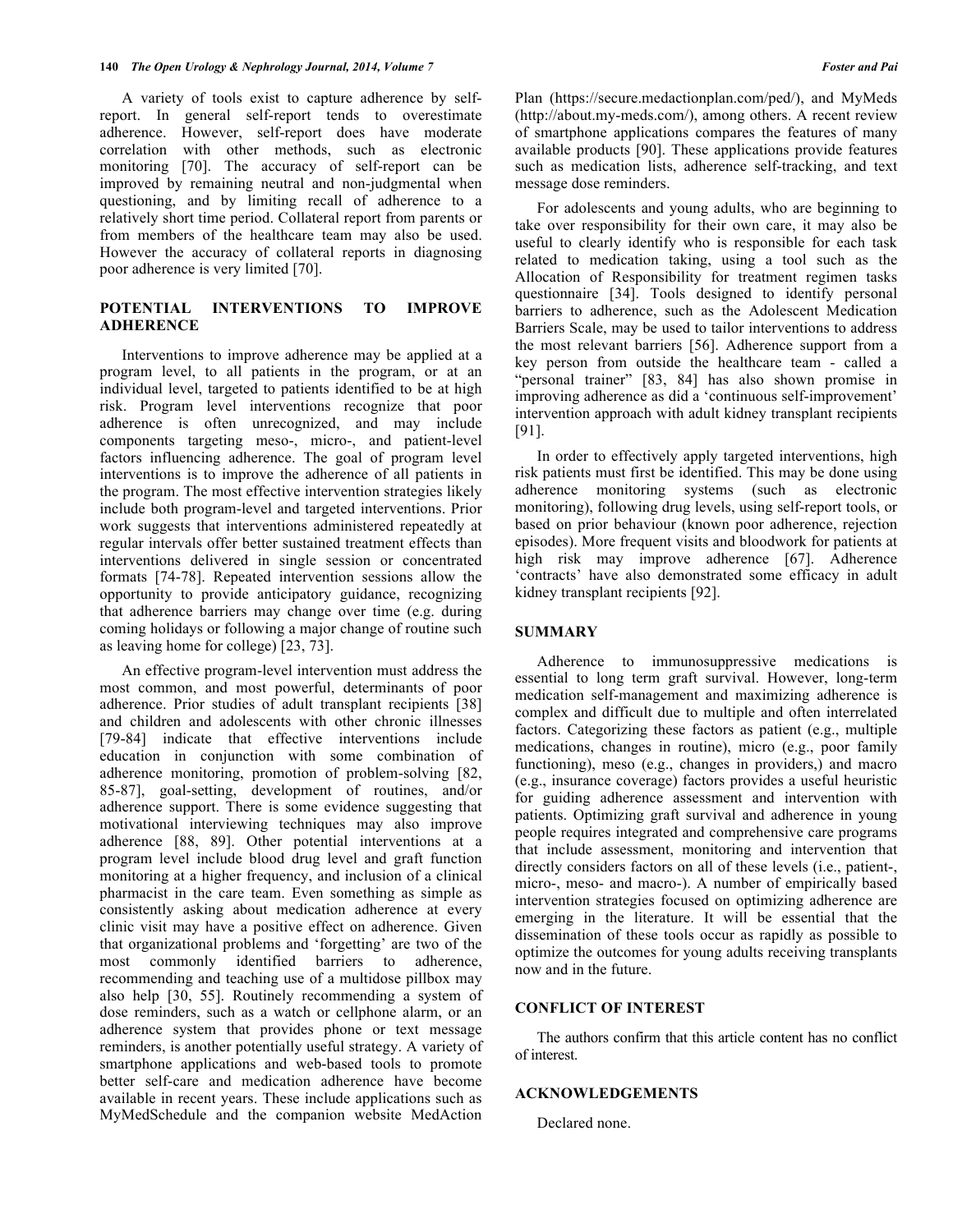#### **REFERENCES**

- [1] Bartosh SM, Ryckman FC, Shaddy R, Michaels MG, Platt JL, Sweet SC. A national conference to determine research priorities in pediatric solid organ transplantation. Pediatr Transplant 2008; 12(2): 153-66.
- [2] Gaynor JJ, Ciancio G, Guerra G, *et al.* Graft failure due to noncompliance among 628 kidney transplant recipients with longterm follow-up: a single-center observational study. Transplantation 2014; 97(9): 925-33.
- [3] Sellares J, de Freitas DG, Mengel M, *et al*. Understanding the causes of kidney transplant failure: the dominant role of antibodymediated rejection and nonadherence. Am J Transplant 2011;  $12(2)$ : 388-99.
- [4] Dew MA, Dabbs AD, Myaskovsky L, *et al*. Meta-analysis of medical regimen adherence outcomes in pediatric solid organ transplantation. Transplantation 2009; 88(5): 736-46.
- [5] Dobbels F, Ruppar T, De Geest S, Decorte A, Van Damme-Lombaerts R, Fine RN. Adherence to the immunosuppressive regimen in pediatric kidney transplant recipients: a systematic review. Pediatr Transplant 2010; 14(5): 603-13.
- [6] Pinsky BW, Takemoto SK, Lentine KL, Burroughs TE, Schnitzler MA, Salvalaggio PR. Transplant outcomes and economic costs associated with patient noncompliance to immunosuppression. Am J Transplant 2009; 9(11): 2597-606.
- [7] Foster BJ, Dahhou M, Zhang X, Platt RW, Samuel SM, Hanley JA. Association between age and graft failure rates in young kidney transplant recipients. Transplantation 2011; 92(11): 1237-43.
- [8] Modi AC, Pai AL, Hommel KA, *et al*. Pediatric self-management: a framework for research, practice, and policy. Pediatrics 2012; 129(2): e473-85.
- [9] Fine RN, Becker Y, De Geest S, *et al.* Nonadherence consensus conference summary report. Am J Transplant 2009; 9(1): 35-41.
- [10] Shellmer DA, Dabbs AD, Dew MA. Medical adherence in pediatric organ transplantation: what are the next steps? Curr Opin Organ Transplant 2011; 16(5): 509-14.
- [11] Chisholm-Burns M, Pinsky B, Parker G, *et al*. Factors related to immunosuppressant medication adherence in renal transplant recipients. Clin Transplant 2012; 26(5): 706-13.
- [12] Tong A, Howell M, Wong G, Webster AC, Howard K, Craig JC. The perspectives of kidney transplant recipients on medicine taking: a systematic review of qualitative studies. Nephrol Dial Transplant 2011; 26(1): 344-54.
- [13] Evans RW, Applegate WH, Briscoe DM, *et al*. Cost-related immunosuppressive medication nonadherence among kidney transplant recipients. Clin J Am Soc Nephrol 2010; 5(12): 2323-8.
- [14] Griva K, Davenport A, Harrison M, Newman SP. Non-adherence to immunosuppressive medications in kidney transplantation: intent *vs* forgetfulness and clinical markers of medication intake. Ann Behav Med 2012; 44(1): 85-93.
- [15] Takemoto SK, Pinsky BW, Schnitzler MA, *et al*. A retrospective analysis of immunosuppression compliance, dose reduction and discontinuation in kidney transplant recipients. Am J Transplant 2007; 7(12): 2704-11.
- [16] Ratcliff MB, Blount RL, Mee LL. The relationship between adolescent renal transplant recipients' perceived adversity, coping, and medical adherence. J Clin Psychol Med Settings 2010; 17(2): 116-24.
- [17] Lennerling A, Forsberg A. Self-reported non-adherence and beliefs about medication in a Swedish kidney transplant population. Open Nurs J 2012; 6: 41-6.
- [18] De Geest S, Abraham I, Moons P, *et al*. Late acute rejection and subclinical noncompliance with cyclosporine therapy in heart transplant recipients. J Heart Lung Transplant 1998; 17(9): 854-63.
- [19] Jarzembowski T, John E, Panaro F, *et al*. Impact of noncompliance on outcome after pediatric kidney transplantation: an analysis in racial subgroups. Pediatr Transplant 2004; 8(4): 367-71.
- [20] Nevins TE, Thomas W. Quantitative patterns of azathioprine adherence after renal transplantation. Transplantation 2009; 87(5): 711-8.
- [21] Kuypers DR, Peeters PC, Sennesael JJ, *et al*. Improved adherence to tacrolimus once-daily formulation in renal recipients: a randomized controlled trial using electronic monitoring. Transplantation 2013; 95(2): 333-40.
- [22] Russell CL, Ashbaugh C, Peace L, *et al*. Time-in-a-bottle (TIAB): a longitudinal, correlational study of patterns, potential predictors,

and outcomes of immunosuppressive medication adherence in adult kidney transplant recipients. Clin Transplant 2013; 27(5): E580-90.

- [23] Denhaerynck K, Steiger J, Bock A, et al. Prevalence and risk factors of non-adherence with immunosuppressive medication in kidney transplant patients. Am J Transplant 2007; 7(1): 108-16.
- [24] Chisholm-Burns MA, Spivey CA, Rehfeld R, Zawaideh M, Roe DJ, Gruessner R. Immunosuppressant therapy adherence and graft failure among pediatric renal transplant recipients. Am J Transplant 2009; 9(11): 2497-504.
- [25] Cramer JA, Roy A, Burrell A, *et al.* Medication compliance and persistence: Terminology and definitions. Value in Health 2008; 11(1): 44-47.
- [26] Annunziato RA, Emre S, Shneider B, Barton C, Dugan CA, Shemesh E. Adherence and medical outcomes in pediatric liver transplant recipients who transition to adult services. Pediatr Transplant 2007; 11(6): 608-14.
- [27] Crowley R, Wolfe I, Lock K, McKee M. Improving the transition between paediatric and adult healthcare: a systematic review. Arch Dis Child 2011; 96(6): 548-53.
- [28] McDonagh JE. Transition of care from paediatric to adult rheumatology. Arch Dis Child 2007; 92(9): 802-7.
- [29] Nakhla M, Daneman D, To T, Paradis G, Guttmann A. Transition to adult care for youths with diabetes mellitus: findings from a Universal Health Care System. Pediatrics 2009; 124(6): e1134-41.
- [30] Zelikovsky N, Schast AP, Palmer J, Meyers KE. Perceived barriers to adherence among adolescent renal transplant candidates. Pediatr Transplant 2008; 12(3): 300-8.
- [31] Bell L. Adolescents with renal disease in an adult world: meeting the challenge of transition of care. Nephrol Dial Transplant 2007; 22(4): 988-91.
- [32] Bell LE, Bartosh SM, Davis CL, *et al*. Adolescent Transition to Adult Care in Solid Organ Transplantation: a consensus conference report. Am J Transplant 2008; 8(11): 2230-42.
- [33] Pai AL, Ingerski LM, Perazzo L, Ramey C, Bonner M, Goebel J. Preparing for transition? The allocation of oral medication regimen tasks in adolescents with renal transplants. Pediatr Transplant 2010; ePub Sept. 30, 2010.
- [34] Pai ALH, Gray E, Kurvival K, Ross J, Schoborg D, Goebel J. The Allocation of Treatment Responsibility Scale: A Novel Tool for Assessing Patient and Caregiver Management of Pediatric Medical Treatment Regimens. Pediatric Transplantation 2010; *in press*.
- [35] Smith JM, Ho PL, McDonald RA. Renal transplant outcomes in adolescents: a report of the North American Pediatric Renal Transplant Cooperative Study. Pediatr Transplant 2002; 6(6): 493- 9.
- [36] Brar A, Babakhani A, Salifu MO, Jindal RM. Evaluation of nonadherence in patients undergoing dialysis and kidney transplantation: United States transplantation practice patterns survey. Transplant Proc 2014; 46(5): 1340-6.
- [37] Simons LE, Gilleland J, Blount RL, Amaral S, Berg A, Mee LL. Multidimensional Adherence Classification System: initial development with adolescent transplant recipients. Pediatr Transplant 2009; 13(5): 590-8.
- [38] De Bleser L, Matteson M, Dobbels F, Russell C, De Geest S. Interventions to improve medication-adherence after transplantation: a systematic review. Transpl Int 2009; 22(8): 780- 97.
- [39] Prendergast MB, Gaston RS. Optimizing medication adherence: an ongoing opportunity to improve outcomes after kidney transplantation. Clin J Am Soc Nephrol 2010; 5(7): 1305-11.
- [40] Israni AK, Weng FL, Cen YY, Joffe M, Kamoun M, Feldman HI. Electronically measured adherence to immunosuppressive medications and kidney function after deceased donor kidney transplantation. Clin Transplant 2011; 25(2): E124-31.
- [41] Gerson AC, Furth SL, Neu AM, Fivush BA. Assessing associations between medication adherence and potentially modifiable psychosocial variables in pediatric kidney transplant recipients and their families. Pediatr Transplant 2004; 8(6): 543-50.
- [42] Goldstein SL, Rosburg NM, Warady BA, *et al*. Pediatric end stage renal disease health-related quality of life differs by modality: a PedsQL ESRD analysis. Pediatr Nephrol 2009; 24(8): 1553-60.
- [43] Foster BJ, Dahhou M, Zhang X, Platt RW, Hanley JA. Change in mortality risk over time in young kidney transplant recipients. Am J Transplant 2011; 11(11): 2432-42.
- [44] System USRD. USRDS 2009 Annual Data Report: Atlas of Chronic Kidney Disease and End-Stage Renal Disease in the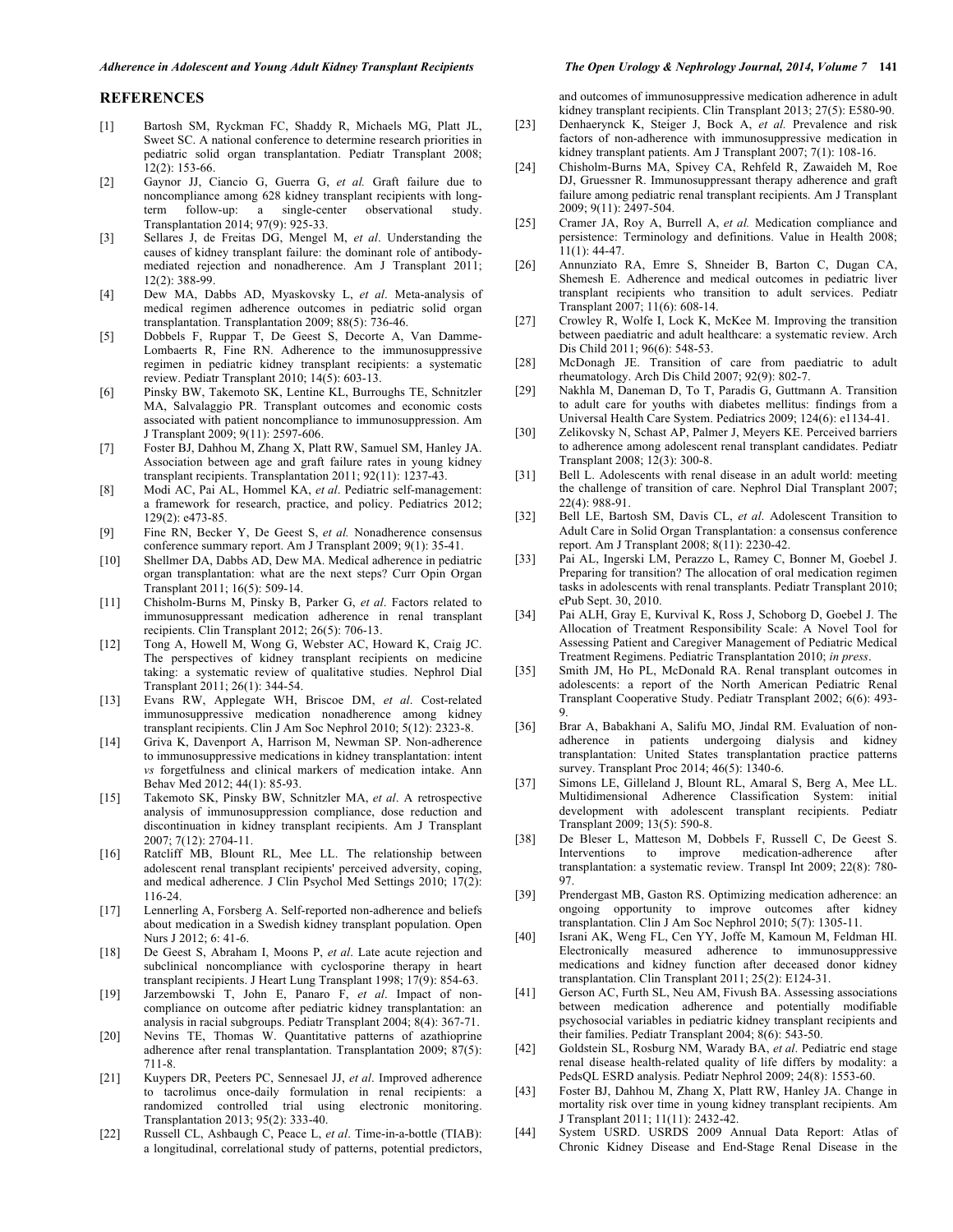United States, Bethesda, MD: National Institutes of Health, National Institute of Diabetes and Digestive and Kidney Diseases; 2009.

- [45] Sabate AL. Adherence to long-term therapies: Evidence for action. Geneva: World Health Organization; 2003.
- [46] Berben L, Dobbels F, Engberg S, Hill MN, De Geest S. An ecological perspective on medication adherence. West J Nurs Res  $2012$ ;  $34(5)$ :  $635-53$ .
- [47] Denhaerynck K, Desmyttere A, Dobbels F, *et al*. Nonadherence with immunosuppressive drugs: U.S. compared with European kidney transplant recipients. Prog Transplant 2006; 16(3): 206-14.
- [48] Callahan ST, Cooper WO. Continuity of health insurance coverage among young adults with disabilities. Pediatrics 2007; 119(6): 1175-80.
- [49] Samuel SM, Nettel-Aguirre A, Hemmelgarn BR, *et al*. Graft Failure and Adaptation Period to Adult Healthcare Centers in Pediatric Renal Transplant Patients. Transplantation 2011; 91(12): 1380-5.
- [50] Foster BJ, Platt RW, Dahhou M, Zhang X, Bell LE, Hanley JA. The impact of age at transfer from pediatric to adult-oriented care on renal allograft survival. Pediatr Transplant 2011; 15(7): 750-9.
- [51] Dobbels F, Van Damme-Lombaert R, Vanhaecke J, De Geest S. Growing pains: non-adherence with the immunosuppressive regimen in adolescent transplant recipients. Pediatr Transplant 2005; 9(3): 381-90.
- [52] Wolff G, Strecker K, Vester U, Latta K, Ehrich JH. Noncompliance following renal transplantation in children and adolescents. Pediatr Nephrol 1998; 12(9): 703-8.
- [53] Guilfoyle SM, Goebel JW, Pai AL. Efficacy and flexibility impact perceived adherence barriers in pediatric kidney posttransplantation. Fam Syst Health 2011; 29(1): 44-54.
- [54] Delucchi A, Gutierrez H, Arrellano P, Slater C, Meneses M, Lopez I. Factors that influence nonadherence in immunosuppressant treatment in pediatric transplant recipients: a proposal for an educational strategy. Transplant Proc 2008; 40(9): 3241-3.
- [55] Simons LE, McCormick ML, Mee LL, Blount RL. Parent and patient perspectives on barriers to medication adherence in adolescent transplant recipients. Pediatr Transplant 2009; 13(3): 338-47.
- [56] Simons LE, McCormick ML, Devine K, Blount RL. Medication Barriers Predict Adolescent Transplant Recipients' Adherence and Clinical Outcomes at 18-Month Follow-up. J Pediatr Psychol 2010.
- [57] Wu YP, Aylward BS, Steele RG. Associations between internalizing symptoms and trajectories of medication adherence among pediatric renal and liver transplant recipients. J Pediatr Psychol 2009; 35(9): 1016-27.
- [58] Morales JM, Varo E, Lazaro P. Immunosuppressant treatment adherence, barriers to adherence and quality of life in renal and liver transplant recipients in Spain. Clin Transplant 2012; 26(2): 369-76.
- [59] Hatakeyama S, Fujita T, Yoneyama T, *et al*. A switch from conventional twice-daily tacrolimus to once-daily extended-release tacrolimus in stable kidney transplant recipients. Transplant Proc 2012; 44(1): 121-3.
- [60] Obi Y, Ichimaru N, Kato T, *et al*. A single daily dose enhances the adherence to immunosuppressive treatment in kidney transplant recipients: a cross-sectional study. Clin Exp Nephrol 2012; 17(2): 310-5.
- [61] Nakamura Y, Hama K, Katayama H, *et al*. Safety and efficacy of conversion from twice-daily tacrolimus (prograf) to once-daily prolonged-release tacrolimus (graceptor) in stable kidney transplant recipients. Transplant Proc 2012; 44(1): 124-7.
- [62] Hougardy JM, de Jonge H, Kuypers D, Abramowicz D. The oncedaily formulation of tacrolimus: a step forward in kidney transplantation? Transplantation 2012; 93(3): 241-3.
- [63] Pape L, Heidotting N, Ahlenstiel T. Once-daily tacrolimus extended-release formulation: 1 year after conversion in stable pediatric kidney transplant recipients. Int J Nephrol 2011; 2011: 126251.
- [64] Couzi L, Moulin B, Morin MP, *et al*. Factors predictive of medication nonadherence after renal transplantation: a French observational study. Transplantation 2013; 95(2): 326-32.
- [65] Shemesh E, Shneider BL, Savitzky JK, *et al*. Medication adherence in pediatric and adolescent liver transplant recipients. Pediatrics 2004; 113(4): 825-32.
- [66] Miloh T, Annunziato R, Arnon R, *et al*. Improved adherence and outcomes for pediatric liver transplant recipients by using text messaging. Pediatrics 2009; 124(5): e844-50.
- [67] Shemesh E, Annunziato RA, Shneider BL, *et al.* Improving adherence to medications in pediatric liver transplant recipients. Pediatr Transplant 2008; 12(3): 316-23.
- [68] Pollock-Barziv SM, Finkelstein Y, Manlhiot C, *et al.* Variability in tacrolimus blood levels increases the risk of late rejection and graft loss after solid organ transplantation in older children. Pediatr Transplant 2010; 14(8): 968-75.
- [69] Hsiau M, Fernandez HE, Gjertson D, Ettenger RB, Tsai EW. Monitoring nonadherence and acute rejection with variation in blood immunosuppressant levels in pediatric renal transplantation. Transplantation 2011; 92(8): 918-22.
- [70] Schafer-Keller P, Steiger J, Bock A, Denhaerynck K, De Geest S. Diagnostic accuracy of measurement methods to assess nonadherence to immunosuppressive drugs in kidney transplant recipients. Am J Transplant 2008; 8(3): 616-26.
- [71] Pai AL, Rausch J, Tackett A, Marsolo K, Drotar D, Goebel J. System for integrated adherence monitoring: real-time nonadherence risk assessment in pediatric kidney transplantation. Pediatr Transplant 2012; 16(4): 329-34.
- [72] Cakaloglu Y, Tredger JM, Devlin J, Williams R. Importance of cytochrome P-450IIIA activity in determining dosage and blood levels of FK 506 and cyclosporine in liver transplant recipients. Hepatology 1994; 20(2): 309-16.
- [73] Zelikovsky N, Schast AP. Eliciting accurate reports of adherence in a clinical interview: development of the Medical Adherence Measure. Pediatr Nurs 2008; 34(2): 141-6.
- [74] Chisholm MA, Mulloy LL, Jagadeesan M, DiPiro JT. Impact of clinical pharmacy services on renal transplant patients' compliance with immunosuppressive medications. Clin Transplant 2001; 15(5): 330-6.
- [75] Klein A, Otto G, Kramer I. Impact of a pharmaceutical care program on liver transplant patients' compliance with immunosuppressive medication: a prospective, randomized, controlled trial using electronic monitoring. Transplantation 2009; 87(6): 839-47.
- [76] Dejean NB, Rontaing L, Lapeyre-Mestre M, Roge B, Durand D. Educational program to reduce noncompliance after renal transplantation. In: European Renal Association and European Dialysis and Transplantation Association; 2004; Lisbon, Portugal; 2004.
- [77] Fennell RS, Foulkes LM, Boggs SR. Family-based program to promote medication compliance in renal transplant children. Transplant Proc 1994; 26(1): 102-3.
- [78] De Geest S, Schafer-Keller P, Denhaerynck K, *et al*. Supporting medication adherence in renal transplantation (SMART): a pilot RCT to improve adherence to immunosuppressive regimens. Clin Transplant 2006; 20(3): 359-68.
- [79] Bonner S, Zimmerman BJ, Evans D, Irigoyen M, Resnick D, Mellins RB. An individualized intervention to improve asthma management among urban Latino and African-American families. J Asthma 2002; 39(2): 167-79.
- [80] Smith NA, Seale JP, Ley P, Shaw J, Bracs PU. Effects of intervention on medication compliance in children with asthma. Med J Aust 1986; 144(3): 119-22.
- [81] Hovell MF, Sipan CL, Blumberg EJ, *et al*. Increasing Latino adolescents' adherence to treatment for latent tuberculosis infection: a controlled trial. Am J Public Health 2003; 93(11): 1871-7.
- [82] Rapoff MA, Belmont J, Lindsley C, Olson N, Morris J, Padur J. Prevention of nonadherence to nonsteroidal anti-inflammatory medications for newly diagnosed patients with juvenile rheumatoid arthritis. Health Psychol 2002; 21(6): 620-3.
- [83] Nansel TR, Iannotti RJ, Simons-Morton BG, Plotnick LP, Clark LM, Zeitzoff L. Long-term maintenance of treatment outcomes: diabetes personal trainer intervention for youth with type 1 diabetes. Diabetes Care 2009; 32(5): 807-9.
- [84] Nansel TR, Iannotti RJ, Simons-Morton BG, *et al*. Diabetes personal trainer outcomes: short-term and 1-year outcomes of a diabetes personal trainer intervention among youth with type 1 diabetes. Diabetes Care 2007; 30(10): 2471-7.
- [85] Laffel LM, Vangsness L, Connell A, Goebel-Fabbri A, Butler D, Anderson BJ. Impact of ambulatory, family-focused teamwork